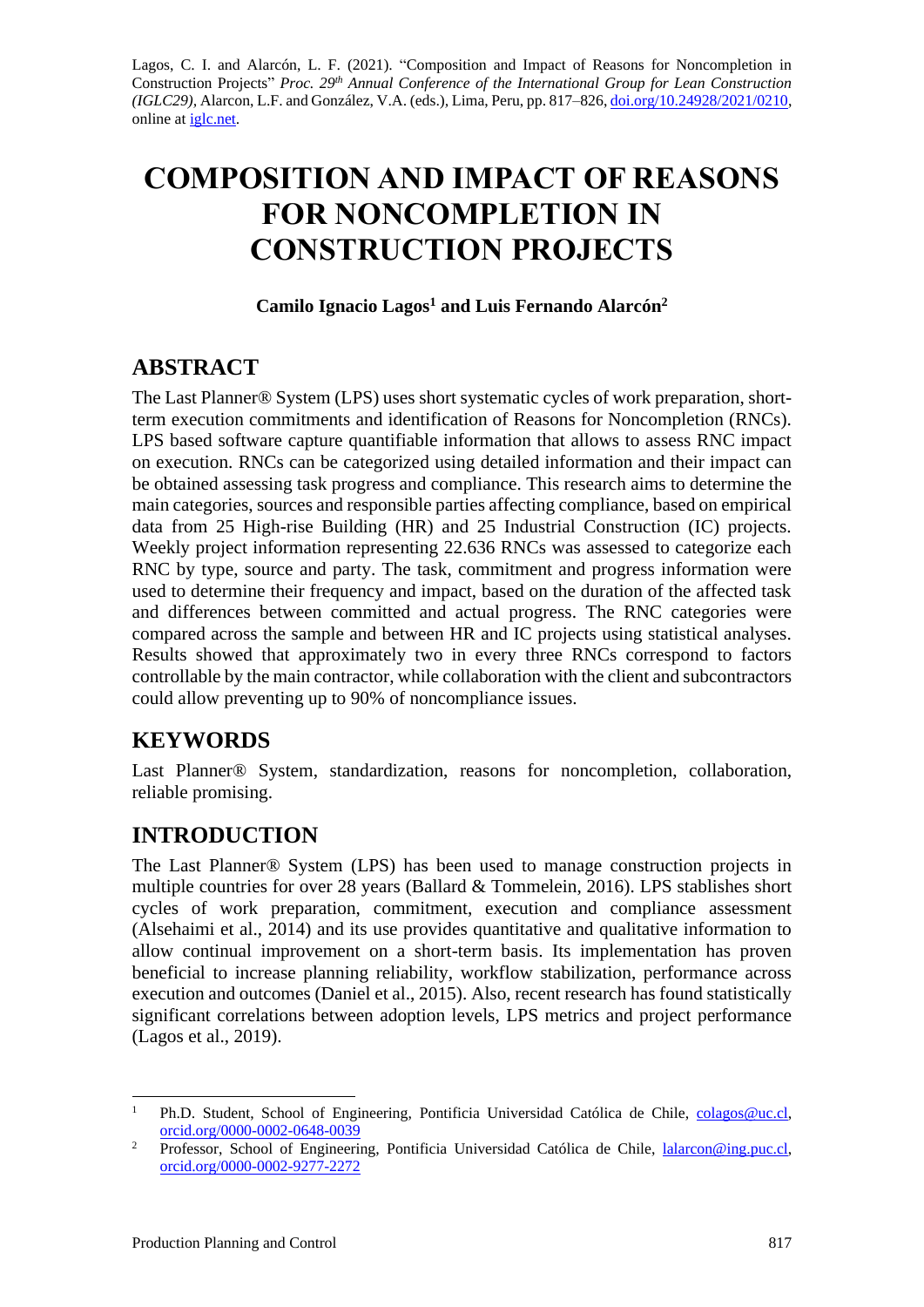Quantitative research has been limited by the lack of large standardized data samples and, hence, has focused primarily on compliance metrics such as the Percent Plan Complete (PPC) and its relationship to performance (Daniel et al., 2015). Nevertheless, the increasing adoption of IT support systems based on LPS has provided more information, including intermediate planning, work preparation, RNCs and corrective actions, which could be used quantitatively to assess other LPS dimensions (Faloughi et al., 2014). Most LPS research focused on finding causes and sources of noncompliance has relied on single case study analyses or indirect means such as perception surveys to gather information (Daniel et al., 2015). But, most LPS software can allow to standardize and link information, thus, providing ways to use qualitative information such as RNCs in a quantitative way by linking them to performance metrics (Faloughi et al., 2014; Feliz et al., 2014; Lagos et al., 2019). Software like IMPERA automatically link constraints and RNCs to tasks at certain short-term periods, therefore, their impact can be calculated by retrieving short-term performance information for each task (Lagos et al., 2020). This research aims to quantify the frequency and impact of standardized RNC categories to determine where should practitioners and researchers focus the implementation of corrective and preventive actions and how can collaboration help prevent recurring issues.

### **LITERATURE RESEARCH**

Many authors have covered the causes of project deviation throughout the years (Arditi et al., 1985; Assaf & Al-Hejji, 2006; Prasad & Vasugi, 2017). International studies have found that 50 to 70% of projects experience time overruns ranging from 10% to 30% (Assaf & Al-Hejji, 2006; Ullah et al., 2017). Transversal studies based on interviews and surveys have found over 70 empirical causes of deviation (Akinsiku & Akinsulire, 2012; Sambasivan & Soon, 2007), grouped into 10 major categories: Inexperience, Interference, Lack of Resources, Labour Productivity, Design, Financing, Planning, Lack of Compliance of Subcontractors, Equipment and Communication (Sambasivan & Soon, 2007). Theoretical frameworks based on literature reviews of causes of deviation, sources and effects have found that the 42 main cited causes can be attributed to 8 sources that largely correspond to the aforementioned categories, involving clients, contractors, external sources and third parties, which correspond to suppliers of resources, information or conditions (Ullah et al., 2017).

These sources exhibit a direct correspondence to the seven flows presented identified in the Lean Construction perspective: Information, People, Materials, Equipment, Space, Prior Work and External Conditions (Henrich et al., 2007). In fact, LPS research has shown that failure to assess the seven flows at the Lookahead Planning stage reduces the number of executable tasks, which in turn, decreases planning reliability (Ballard  $\&$ Tommelein, 2016; Bortolazza & Formoso, 2006). A quantitative analysis of 133 projects showed that the impact of workforce shortage, planning and worksite conditions on performance can be traced to deficiencies in constraint management or the removal of RNC sources through corrective actions (Bortolazza & Formoso, 2006). Another study regarding 69 projects showed that 81% of the projects' RNCs were caused by internal controllable factors (Formoso & Moura, 2009).

LPS, which is based on the Lean Construction philosophy, promotes workflow stabilization to reduce waste and improve performance (Ballard & Tommelein, 2016). It stablishes systematics cycles where tasks are assessed in advance to determine if they lack some of the seven prerequisite conditions. If so, a constraint is identified, managed and removed to make that task executable. The set of executable tasks conforms the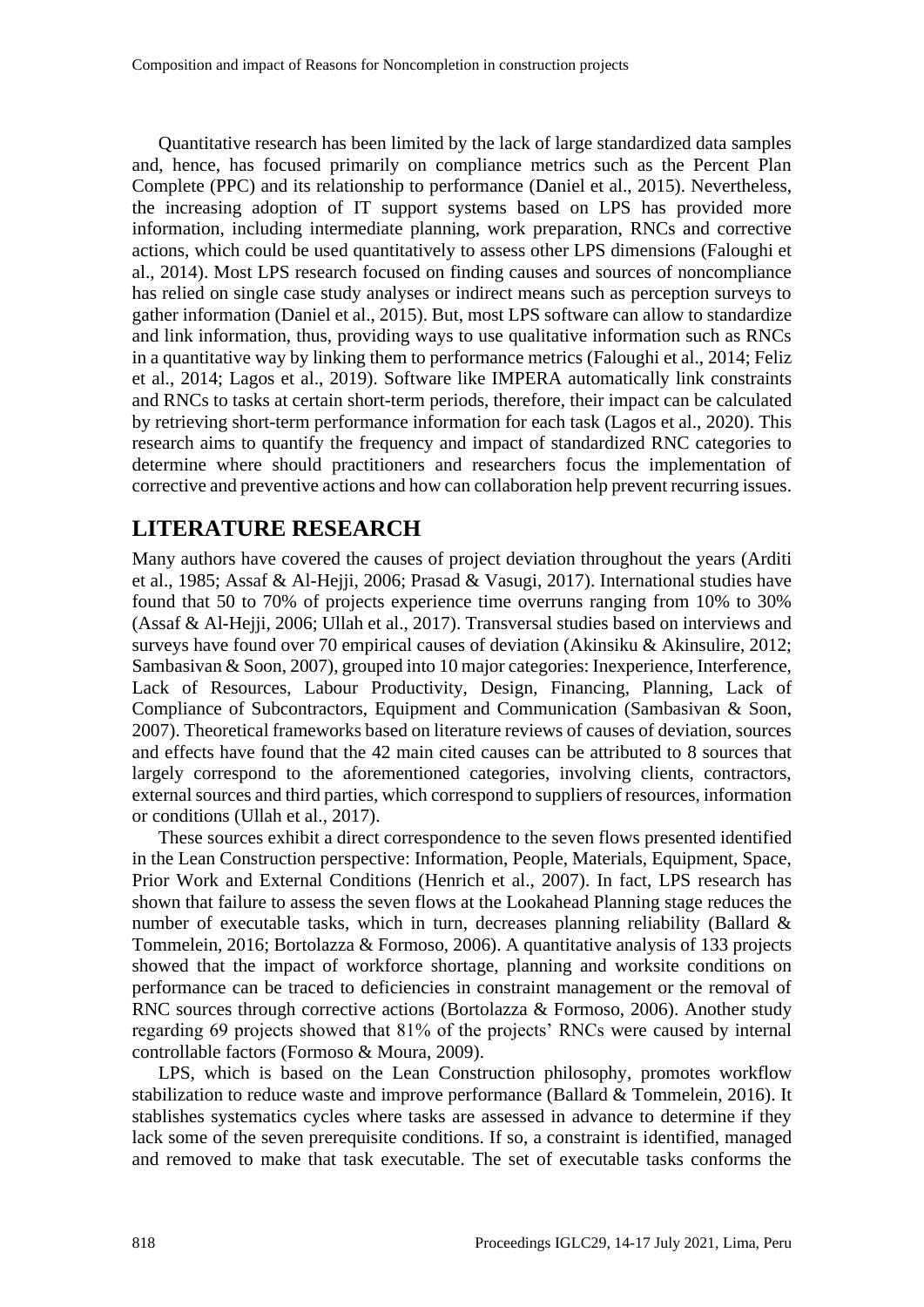Workable Inventory, which is used to stablish short-term execution commitments. Compliance is assessed at the end of each short-term period, through the use of the PPC indicator, to determine workflow reliability and, if any task did not fulfil its commitment, it will be assigned a RNC, which corresponds to a rupture in any of the seven production flows (Ballard et al., 2009).

LPS implementation must follow 5 principles (Ballard et al., 2009): (1) Planning detail only increases when needed to plan, prepare, commit or execute tasks, (2) Planning must be a collaborative effort, (3) Upcoming work is pulled by removing constraints, (4) commitments are traced to assess reliability, and (5) the sources of recurring problems should be systematically removed. These principles are implemented through 5 LPS components (Ballard & Tommelein, 2016): Lookahead Planning, constraint management and work preparation, short-term planning, Reliability assessment and collection of RNCs, and implementation of corrective actions.

Researchers have found that most projects exhibit partial LPS implementations, focusing mainly on the second and fourth components of the methodology (Dave et al., 2015). Hence, project teams are able to stablish commitments collaboratively, monitor compliance and variability, register RNCs and their sources. Although, they lack attention to two key stages: Assessing the needs for effective work preparation through constraint management; and assessing the main sources of recurring problems to focus corrective actions (Lagos et al., 2019). Deficiencies in the implementation of the third and fifth components has been attributed to three factors: Lack of understanding of their relevance; lack of time or resources to collect and assess that information; and lack of standard metrics to assess them (Daniel et al., 2015).

The scarcity of complete implementations, lack of standardized data and effort required to collect it, has forced researchers to focus either on case-study approaches or the use indirect means like surveys and interviews to assess the relationships between LPS components and performance (Brady et al., 2011; Daniel et al., 2015; Dave et al., 2015). Despite those limitations, researchers have found that the increasing LPS adoption leads to performance improvements (Hamzeh & Aridi, 2013), and contributes to aspects such as planning, workforce and site management, collaboration between parties and waste reduction (Alsehaimi et al., 2014). Case study research has also signalled the relevance of weekly collaborative meetings to empower the work-force in stablishing reliable commitments, removing constraints and preventing RNC sources (Soares et al., 2002). Although, researchers have also found that collaboration tends to focus mainly in stablishing short-term commitments instead of the assessment and implementation of work-preparation and RNC reduction actions (Gao & Low, 2014).

Recent research has showed that the use of LPS based support software aids to capture, process and use more information in a standardized and systematic way, especially regarding constraint and RNC management (Faloughi et al., 2014; Lagos et al., 2019). These systems automate data processing to deliver information through graphs and panels, which facilitate their analysis (Dave et al., 2010). Using visual information to promote communication has shown benefits in key processes such as constraint identification, onsite coordination and RNC assessment (Tayeh et al., 2019). This has also contributed to the collection of standardized project samples with quantifiable information regarding elements such as constraints, commitments, RNCs and progress (Faloughi et al., 2014; Feliz et al., 2014; Lagos et al., 2020). Transversal quantitative studies carried out with these samples has allowed to determine statistically significant correlations between constrain management, short-term compliance, RNC occurrence, cost and time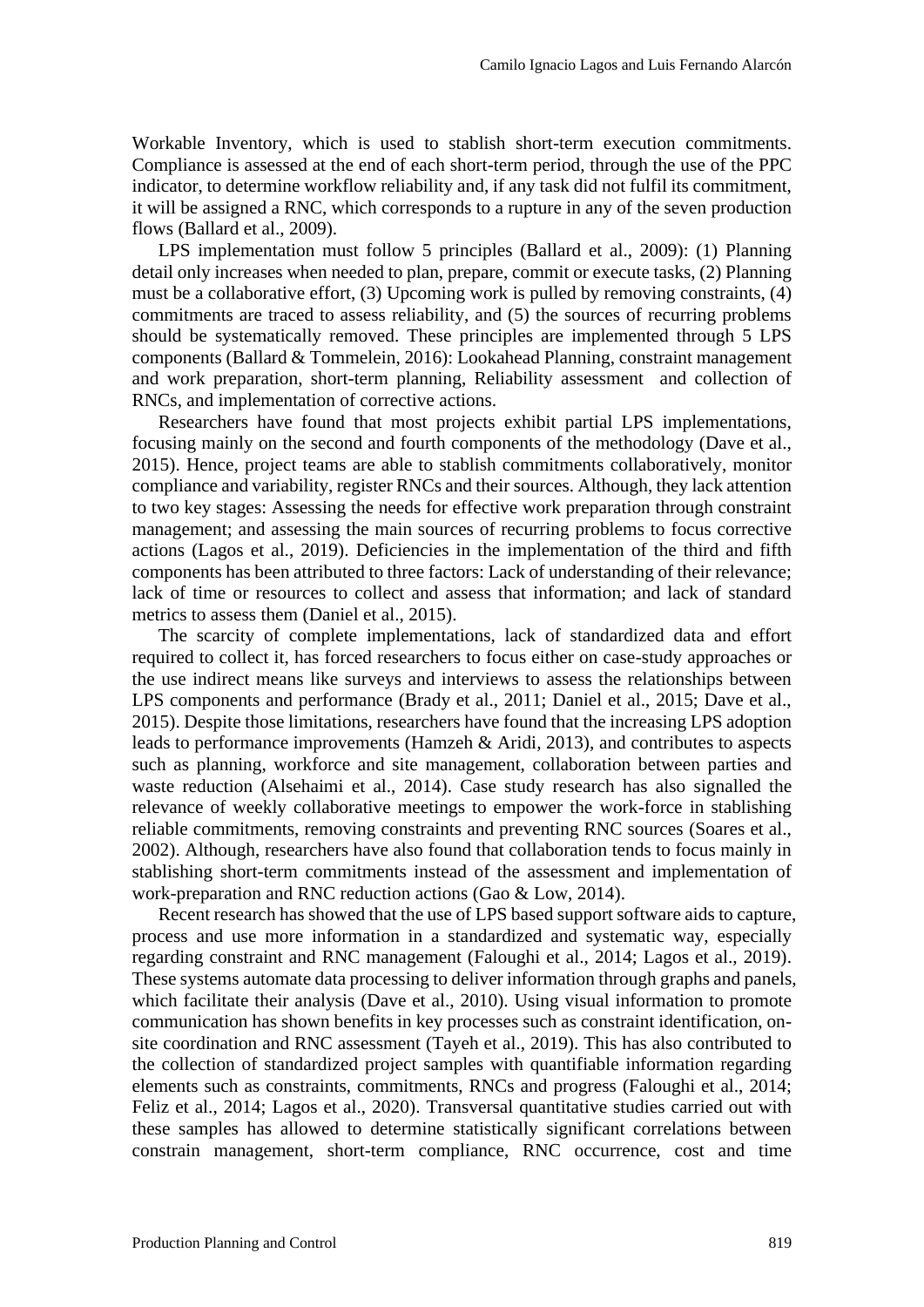performance (Kim, 2019; Lagos et al., 2019). Also, exploratory research showed that quantitative metrics based on constraints and RNC information exhibit correlations with LPS compliance and performance metrics, so that they can be used to assess management and execution performance (Kim, 2019; Lagos et al., 2019, 2020).

## **METHODOLOGY**

The review of over 120 papers published between 1985 and 2020, regarding (1) Causes and sources of deviation and (2) LPS implementation, allowed to determine the opportunity to use standardized project information quantitatively to assess the frequency and impact of RNCs. The use of the software IMPERA was selected since it was developed by the Pontificia Universidad Católica de Chile to support LPS implementation and research (Alarcón & Calderón, 2003). Previous research signalled that most RNCs are caused by internally controllable factors (Formoso & Moura, 2009), hence, the hypothesis "Most RNCs are caused by internally controllable sources" was formulated. Three research questions were established: (1) Which are the most relevant types of RNCs affecting projects which use the Last Planner® System? (2) what is the relative impact of different parties on RNCs? and (3) What percent of RNCs could be prevented by the direct project team? The aim of the research was to determine the main sources, responsible parties and RNC types affecting construction projects, using standardized information captured by the software. A database comprised weekly information from the entire execution scope of 25 high-rise building and 25 industrial construction projects, carried out by 12 Chilean construction companies between 2012 and 2019, was used to assess RNC relevance, composition and impact. The sample was first used in research presented at IGLC28 (Lagos et al., 2020; Lagos & Alarcón, 2020).

#### **COLLECTION AND STANDARDIZATION OF INFORMATION**

Standardized information tables regarding the plan, tasks, short-term periods and RNCs were obtained for each project. The plan table contained the type of the project, it's ID, it's initially planned start and end dates, and its actual start and end dates. The tasks table contained a detailed log, including the ID, initial planned dates, current planned dates and the initial, committed and actual progress, of each task in each short-term period of each project. The RNCs table included their ID, the affected task ID, project ID, date of occurrence, type, detailed description and responsible party registered by the project's team for each issue. This information allowed to categorize each RNC, link it to a specific task in a certain short-term period and determine their impact.

The RNCs types were consolidated based on the detailed information available and assigned into eight categories based on the seven flows (Koskela, 2008): Labour, Supply, Worksite Conditions, Productivity, Planning, Engineering and Design, Unforeseen events, and Quality. The responsible parties were classified into four categories, based on similarities of the distinct party registered and the details provided: Main Contractor, Subcontractors, Client, and Third Parties, such as suppliers or external agents. Finally, the sources were categorized as: Internal, if the Main Contractor's direct team could have prevented the issue, or External if it could not have been controlled by them. The sources were determined based on the RNC and affected task details.

#### **ASSESSMENT OF RNC COMPOSITION AND IMPACT**

Each project was assessed separately to determine the relevance of each RNC category. The indicator "Relative Frequency Index" (RFI) was calculated in each project as the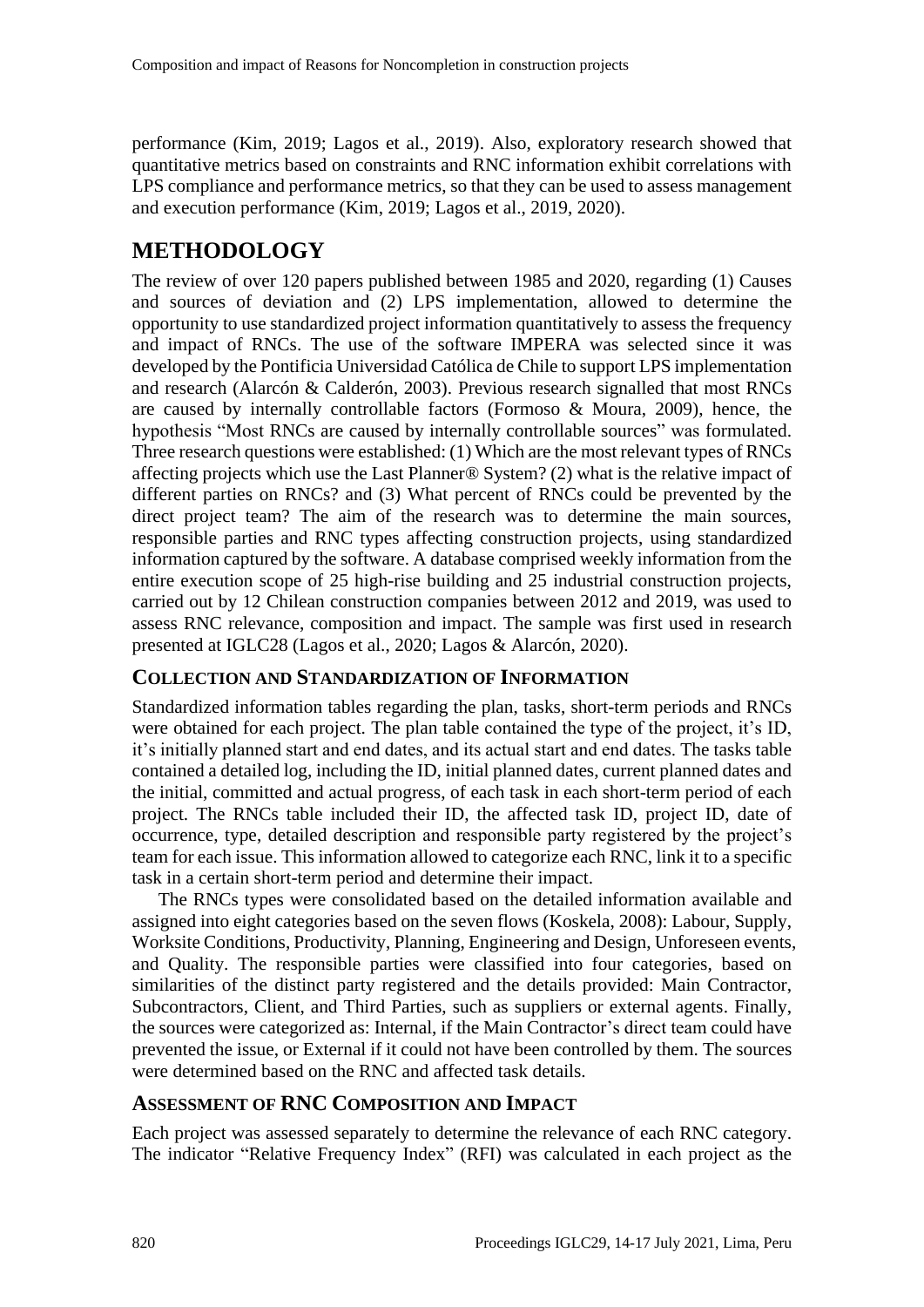percent of RNCs belonging to each the category, to assess composition. The Task-Days Impact indicator (TDI), which represented the delay in days caused by a single RNC in a specific task was used to represent the impact of each RNC in the project. The TDI was calculated as the percent difference between commitment and progress, multiplied by the duration of the task. The sum of the TDIs from a specific category in a project was divided by the sum of all its RNC's TDIs to obtain an impact indicator for each category, called the Relative Impact Index (RII). Table 1 shows the calculation of these metrics.

| Table 1. Description of RNC metrics |                          |                                                                                                                          |  |  |  |  |  |
|-------------------------------------|--------------------------|--------------------------------------------------------------------------------------------------------------------------|--|--|--|--|--|
| <b>RNC</b> Metric                   | <b>Indicator</b>         | <b>Description</b>                                                                                                       |  |  |  |  |  |
| Frequency                           | $N^{\circ} RNC$          | $N^{\circ}$ RNCs <sub>Category</sub> i                                                                                   |  |  |  |  |  |
| Impact                              | Task-Days Impact         | $TDI = (Planned_{\%} - Actual_{\%}) *ّ$ $Duration_{task}$                                                                |  |  |  |  |  |
| Composition                         | Relative Frequency Index | $RFI = \frac{N^{\circ}RNCs_{Category\,i}}{Total\,N^{\circ}\,RNCs_{Project\,i}}$                                          |  |  |  |  |  |
| Relevance                           | Relative Impact Index    | $TDI = \frac{\sum_{RNCs \ in \ category} i \ TDI_{RNC \ j}}{\sum_{All \ the \ RNCs \ in \ the \ project} TDI_{RNC \ k}}$ |  |  |  |  |  |

#### **ANALYSIS OF DIFFERENCES BETWEEN PROJECTS AND RNC CATEGORIES**

The project types were compared using the average RFI and RII from each group. The normality of each project type sample was assessed using the Shapiro-Wilk's Test (Lagos & Alarcón, 2020). The null hypothesis "the sample follows a normal distribution" was established using a 95% confidence level, so if any of the samples obtained a pvalue≤0.05 it meant that it did not follow a normal distribution. If both samples followed a normal distribution, the t-test was used to determine the statistical significance of the differences and, if any of the samples was not normal, the non-parametric Mann Whitney's U test was used instead. In both cases, the null hypothesis "the samples do not present significant differences" was rejected if p>0.05 (Hernández et al., 2006). The RFI and RII from two or more categories within a project type and in the entire sample are codependent variables, since an increase in the percent relevance of a category implies a decrease in the relative relevance of the rest of the categories. Hence, the  $N^{\circ}$  of RNCs in each category and the sum of their TDIs, which are independent variables, were used to compare categories against each other. The same process was followed to assess the normality and statistical significance of the observed differences.

### **RESULTS AND DISCUSSION**

The study sample represented 22.636 RNCs from 50 projects, with a minimum of 22 RNCs a maximum of 2845 RNCs per project. The average number of RNCs per shortterm period was 9.8, with a minimum of 1.2 RNCs per week and a maximum of 44.1. This section addresses the three research questions separately.

#### **WHICH ARE THE MOST RELEVANT RNC TYPES?**

Table 2 shows that labour, supply and worksite conditions represented approximately 55% of the issues and impact in the entire sample. Also, labour, productivity, planning, quality and worksite conditions, which are potentially controllable issues, accounted for approximately 66% of the issues and impact. Although, as Table 3 presents, significant differences were found in RNC composition between HR and IC projects. Controllable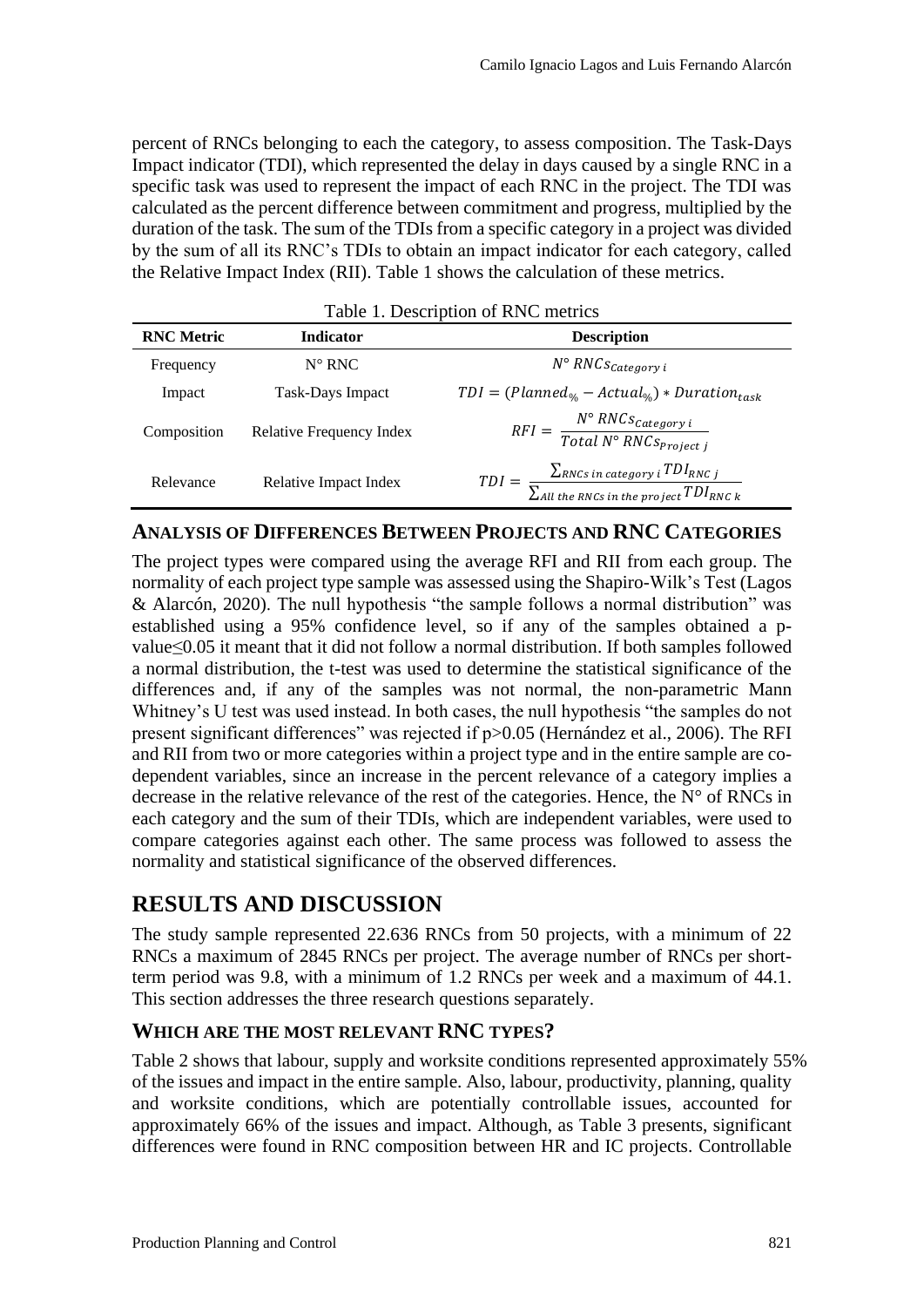types represented 79% of RNCs and 82% impact in HR projects, while only 53% and 52% in IC projects, respectively: However, these results were consistent with the hypothesis.

| Table 1. RNC types by frequency and impact |                    |                    |  |  |  |  |
|--------------------------------------------|--------------------|--------------------|--|--|--|--|
| <b>RNC Type</b>                            | <b>RFI</b> average | <b>RII average</b> |  |  |  |  |
| Labour                                     | 20,7%              | 22,4%              |  |  |  |  |
| <b>Supply</b>                              | 17,2%              | 16,9%              |  |  |  |  |
| <b>Worksite conditions</b>                 | 16,9%              | 16,5%              |  |  |  |  |
| Productivity                               | 13,1%              | 12,1%              |  |  |  |  |
| Planning                                   | 11,2%              | 10,8%              |  |  |  |  |
| <b>Engineering and Design</b>              | 10,3%              | 11,4%              |  |  |  |  |
| Unforeseen events                          | 6,2%               | 6,0%               |  |  |  |  |
| Quality                                    | 4.4%               | 3,8%               |  |  |  |  |

Labour and productivity issues were significantly greater in HR projects, while the main issues in IC were Worksite Conditions, Supply and Engineering-Design. These differences can be explained by the nature and conditions of execution in each project type. The IC projects in the sample were brownfields executed in mining or productive sites far from urban locations, meaning that they were carried out while the client continued operations and the supply of resources required longer times. Also, Engineering-Design was provided by the client. In comparison, HR projects were mostly executed in large or mid-size cities, on sites owned by the Contractor or Realtor and with Engineering-Design provided beforehand either by the Realtor or the Contractor. Hence, external and uncontrollable factors were less likely to impact production in HR projects.

| <b>RNC Type</b>     | <b>RFI</b> |     |              |         | <b>RII</b> |     |              |         |
|---------------------|------------|-----|--------------|---------|------------|-----|--------------|---------|
|                     | <b>HR</b>  | IC  | <b>Delta</b> | p-value | <b>HR</b>  | ΙC  | <b>Delta</b> | p-value |
| Engineering-Design  | 3%         | 17% | $-80%$       | 0,00    | 4%         | 19% | $-79%$       | 0,00    |
| Labour              | 33%        | 9%  | 280%         | 0,00    | 37%        | 8%  | 340%         | 0,00    |
| Planning            | 11%        | 12% | $-7%$        | 0,44    | 11%        | 11% | $-5%$        | 0,34    |
| Productivity        | 17%        | 9%  | 96%          | 0,02    | 16%        | 8%  | 108%         | 0,02    |
| Quality             | 7%         | 1%  | 429%         | 0,00    | 6%         | 2%  | 300%         | 0,00    |
| Supply              | 14%        | 21% | $-32%$       | 0,02    | 13%        | 20% | $-34%$       | 0,03    |
| Unforeseen events   | 3%         | 10% | $-69%$       | 0,03    | 3%         | 9%  | $-71%$       | 0,04    |
| Worksite conditions | 11%        | 22% | $-49%$       | 0,01    | 11%        | 23% | $-53%$       | 0,00    |

Table 2. Comparison of RNC types in HR and IC projects

### **WHAT IS THE RELATIVE IMPACT OF DIFFERENT PARTIES ON RNCS?**

Table 4 shows that the Main Contractor and Subcontractor accounted for 74% of the RNCs and 75% of their impact over the entire sample. Hence, the Client and Third parties contributed significantly less to performance issues than the on-site project team. Although, Table 5 shows differences consistent with the findings from the previous question. The Main Contractor and its Subcontractors produced approximately 96% of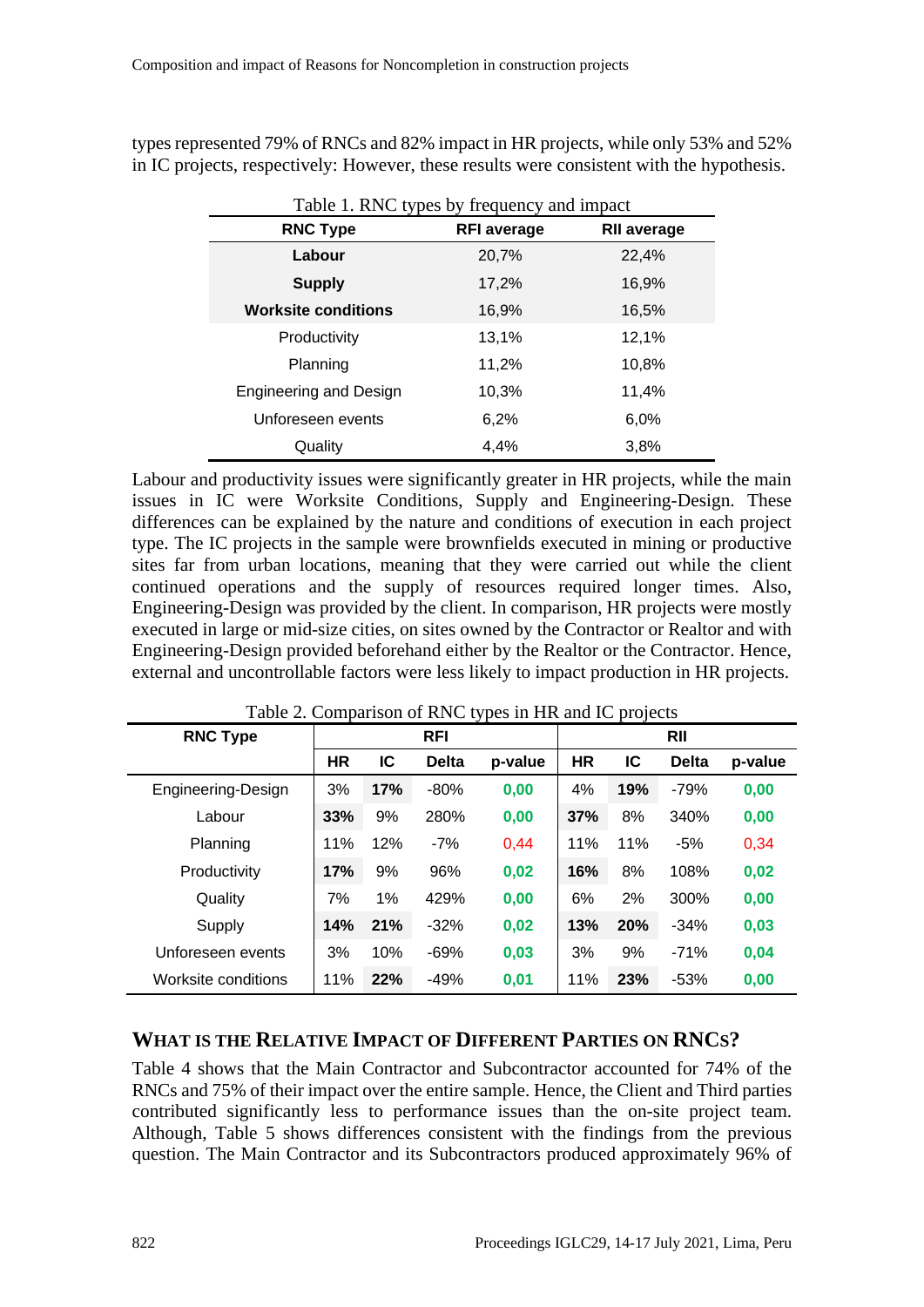issues in HR projects, while in IC projects, they were responsible for 54% of the RNCs and 55% of their impact. These results still corroborate the hypothesis that most issues could potentially be controlled by the direct team, but two findings are worth discussing in more detail.

| <b>RNC Metrics</b> | <b>Main Contractor</b> | <b>Subcontractor</b> | <b>Client</b> | <b>Third Parties</b> |
|--------------------|------------------------|----------------------|---------------|----------------------|
| <b>RFI</b>         | 45%                    | 29%                  | 18%           | 8%                   |
| RII                | 45%                    | 30%                  | 16%           | 9%                   |

Table 3. Composition and impact by RNC responsible party

First, Subcontractors had a significantly greater impact on HR projects than the Main Contractor and, second, the client was responsible for almost a third of the RNCs in IC project; both results are consistent with the literature findings. A recent study observed that parties tended to act as autonomous agents, unless the Main Contractor ensured a clear understanding of roles and objectives of collaborative LPS instances (Rincón et al., 2019). Thus, if the client and subcontractors are not actively involved in planning and continual improvement, they operate separately from the core team, contributing to noncompliance instances. Transparency, direct communication and collaboration incentives are key to sustain efficient constraint management and RNC removal processes (Brady et al., 2011), therefore, if project teams fail to make constraints and RNC sources explicit, they fail to work as a single interrelated chain of commitments (Porwal, 2010).

**Responsible parties RFI RII HR IC Delta p-value HR IC Delta p-value** Client 1% **34%** -96% **0,00** 2% **31%** -95% **0,00** Main Contractor **41% 50%** -19% 0,11 **39% 51%** -24% **0,05** Subcontractor **55%** 4% 1342% **0,00 57%** 4% 1395% **0,00** Third parties 3% 12% -75% 0,13 3% 15% -81% 0,07

Table 4. Comparison of the relevance of each party between HR and IC projects

#### **WHAT PERCENT OF RNCS ARE CONTROLLABLE BY THE PROJECT TEAM?**

Table 6 shows that internal RNC sources were slightly more predominant than external causes, however, the differences were not sufficient to exhibit statistical significance. These results indicate that sources controllable by the Main Contractor are at least as relevant as external sources in terms of frequency and performance impacts. Table 7 shows that internal sources were also slightly more predominant in HR than in IC projects, which is consistent with the previous findings, although, the differences between the project groups were not statistically significant. Finally, Table 8 shows that internal RNCs were 20% more frequent but only caused 10% more impact, without exhibiting statistically significant differences. These results allowed to conclude that the Main Contractor should be able to prevent at least half of the RNCs observed, but the findings from previous sections demonstrate that close collaboration with the Client and Subcontractors could help to prevent almost 90% of the sources of noncompliance.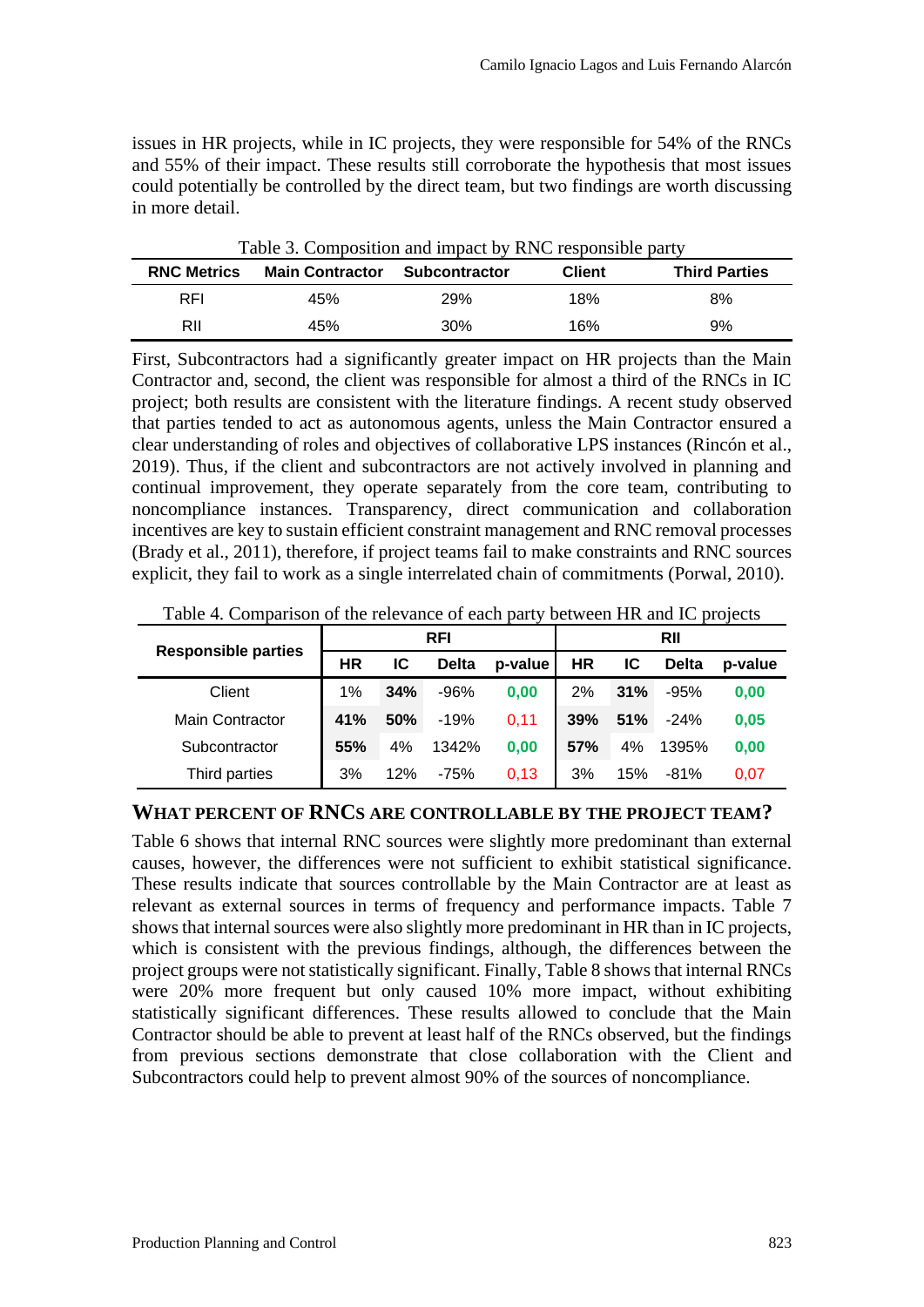| Table 6. RNC source analysis |                 |                 |                   |         |  |  |  |  |
|------------------------------|-----------------|-----------------|-------------------|---------|--|--|--|--|
| <b>RNC metrics</b>           | <b>Internal</b> | <b>External</b> | <b>Difference</b> | p-value |  |  |  |  |
| $N^{\circ}$ RNCs             | 252             | 201             | 20%               | 0.13    |  |  |  |  |
| TDI sum                      | 1435            | 1294            | 10%               | 0.27    |  |  |  |  |

| Table 7. Source comparison between HR and IC projects |  |  |
|-------------------------------------------------------|--|--|
|                                                       |  |  |

| <b>Responsible parties</b> | <b>RFI</b> |     |              | RII     |     |     |              |         |
|----------------------------|------------|-----|--------------|---------|-----|-----|--------------|---------|
|                            | HR         | IC. | <b>Delta</b> | p-value | HR  | IC. | <b>Delta</b> | p-value |
| Internal                   | 58%        | 53% | 9%           | 0,38    | 55% | 53% | 4%           | 0.73    |
| External                   | 42%        | 47% | -10%         | 0,38    | 45% | 47% | $-4%$        | 0.73    |

Table 8. Comparison of internal and external sources within each project category

| <b>Metrics</b> | ΗR              |                 |       |         | ΙC  |                   |              |         |
|----------------|-----------------|-----------------|-------|---------|-----|-------------------|--------------|---------|
|                | <b>Internal</b> | <b>External</b> | Delta | p-value |     | Internal External | <b>Delta</b> | p-value |
| N° RNCs        | 408             | 322             | 27%   | 0.16    | 95  | 79                | <b>20%</b>   | 0.22    |
| <b>TDI Sum</b> | 2301            | 2092            | 10%   | 0.25    | 569 | 492               | 16%          | 0.30    |

# **CONCLUSIONS**

This research aimed to determine the most relevant RNCs categories affecting LPS projects. 22.636 RNCs from 25 high-rise building (HR) and 25 industrial construction (IC) projects were assessed qualitatively and quantitatively to determine the frequency and impact of 8 types, 4 responsible parties and 2 sources of noncompliance. The results showed that two thirds of all the RNCs assessed belonged to types controllable by the core project team. Moreover, approximately 80% of RNCs corresponded to potentially controllable issues in HR projects. The RNCs type differences exhibited between HR and IC projects were explained by the nature and conditions of each project category.

The responsible party analyses were consistent with the previous findings and indicated that approximately 90% of issues were caused by the Main Contractor or its Subcontractors in HR projects, while they were responsible for approximately 55% of the RNCs in the IC sample. The second most relevant party in IC projects was the Client, who was responsible for one in every three issues. Moreover, the source analyses showed that the Main Contractor could have potentially prevented at least half of the RNCs, but that percent could be increased to over 85% of issues if they collaborate closely with the Client and Subcontractors through transparency, direct communication and implementation of correct incentives. Finally, the authors suggest that this research should be continued by expanding the sample, to allow assessing key differences in RNC composition and impact between projects with high- and low-performance and finding means to prevent RNCs.

# **ACKNOWLEDGEMENTS**

The authors would like to acknowledge ANID for financial support for this study through project Fondecyt N°1210769 and CONICYT Ph.D. Scholarship Nº21181603. In addition, we would like to thank the Production Management Centre (GEPUC) from the Pontificia Universidad Católica de Chile for allowing access to the project database from IMPERA.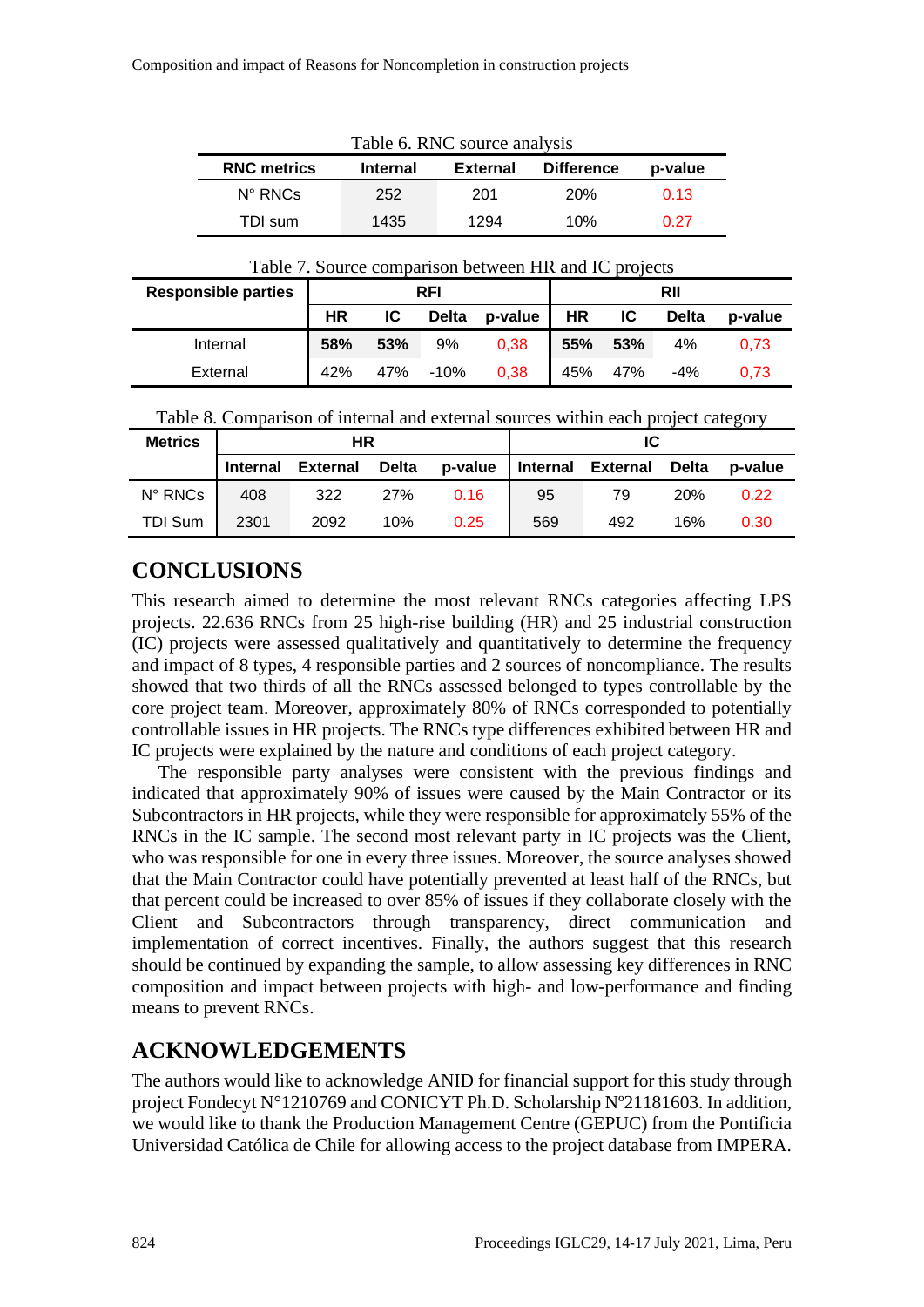#### **REFERENCES**

- Akinsiku, O., & Akinsulire, A. (2012). Stakeholders' Perception of the Causes and Effects of Construction Delays on Project Delivery. *KICEM Journal of Construction Engineering and Project Management*.
- Alarcón, L. F., & Calderón, R. (2003). A production planning support system for construction projects. *11th Annual Conference of the International Group for Lean Construction. Virginia, USA*.
- Alsehaimi, A. O., Fazenda, P. T., & Koskela, L. (2014). Improving construction management practice with the Last Planner System: A case study. *Engineering, Construction and Architectural Management*, *21*(1), 51–64.
- Arditi, D., Akan, G. T., & Gurdamar, S. (1985). Reasons for delays in public projects in Turkey. *Construction Management and Economics*, *3*(2), 171–181.
- Assaf, S. A., & Al-Hejji, S. (2006). Causes of delay in large construction projects. *International Journal of Project Management*, *24*(4), 349–357. [doi.org/10.1016/j.ijproman.2005.11.010.](https://doi.org/10.1016/j.ijproman.2005.11.010)
- Ballard, G., Hammond, J., & Nickerson, R. (2009). Production control principles. *Proceedings of IGLC17: 17th Annual Conference of the International Group for Lean Construction*, 489–500.
- Ballard, G., & Tommelein, I. (2016). Current Process Benchmark for the Last Planner System. *Lean Construction Journal*, *13*(1), 57–89.
- Bortolazza, R., & Formoso, C. (2006). A Quantitative Analysis of Data Collected From the Last Planner System in Brazil. *14th Annual Conference of the International Group for Lean Construction Santiago de Chile*, 625–635.
- Brady, D., Tzortopoulos, P., & Rooke, J. (2011). an Examination of the Barriers To Last Planner Implementation. *19th Annual Conference of the International Group for Lean Construction*, 13–15.
- Daniel, E., Pasquire, C., & Dickens, G. (2015). Exploring the Implementation of the Last Planner® System Through Iglc Community: Twenty One Years of Experience. *Proceedings for the 23rd Annual Conference of the International Group for Lean Construction, Perth, Australia.*, *February 2016*, 153–162.
- Dave, B., Boddy, S., & Koskela, L. (2010). Improving information flow within the production management system with web services. *18th Annual Conference of the International Group for Lean Construction*, 445–455.
- Dave, B., Hämäläinen, J.-P., & Koskela, L. (2015). Exploring the Recurrent Problems in the Last Planner Implementation on Construction Projects. *Proceedings of the Indian Lean Construction Conference (ILCC 2015)*, 1–9.
- Faloughi, M., Bechara, W., Chamoun, J., & Hamzeh, F. (2014). SimpLean: An Effective Tool for Optimizing Construction Workflow. *Proceedings for the 22nd Annual Conference of the International Group for Lean Construction*, 281–292.
- Feliz, T., Reed, D., Draper, J., & Macomber, H. (2014). Leveraging software for learningin-action using commitment-based planning. *22nd Annual Conference of the International Group for Lean Construction: Understanding and Improving Project Based Production, IGLC 2014*, 1307–1318.
- Formoso, C. T., & Moura, C. B. (2009). Evaluation of the impact of the Last Planner system on the performance of construction projects. *Proceedings of IGLC17: 17th Annual Conference of the International Group for Lean Construction*, 153–164.
- Gao, S., & Low, S. P. (2014). The Last Planner System in China's construction industry - A SWOT analysis on implementation. *International Journal of Project*